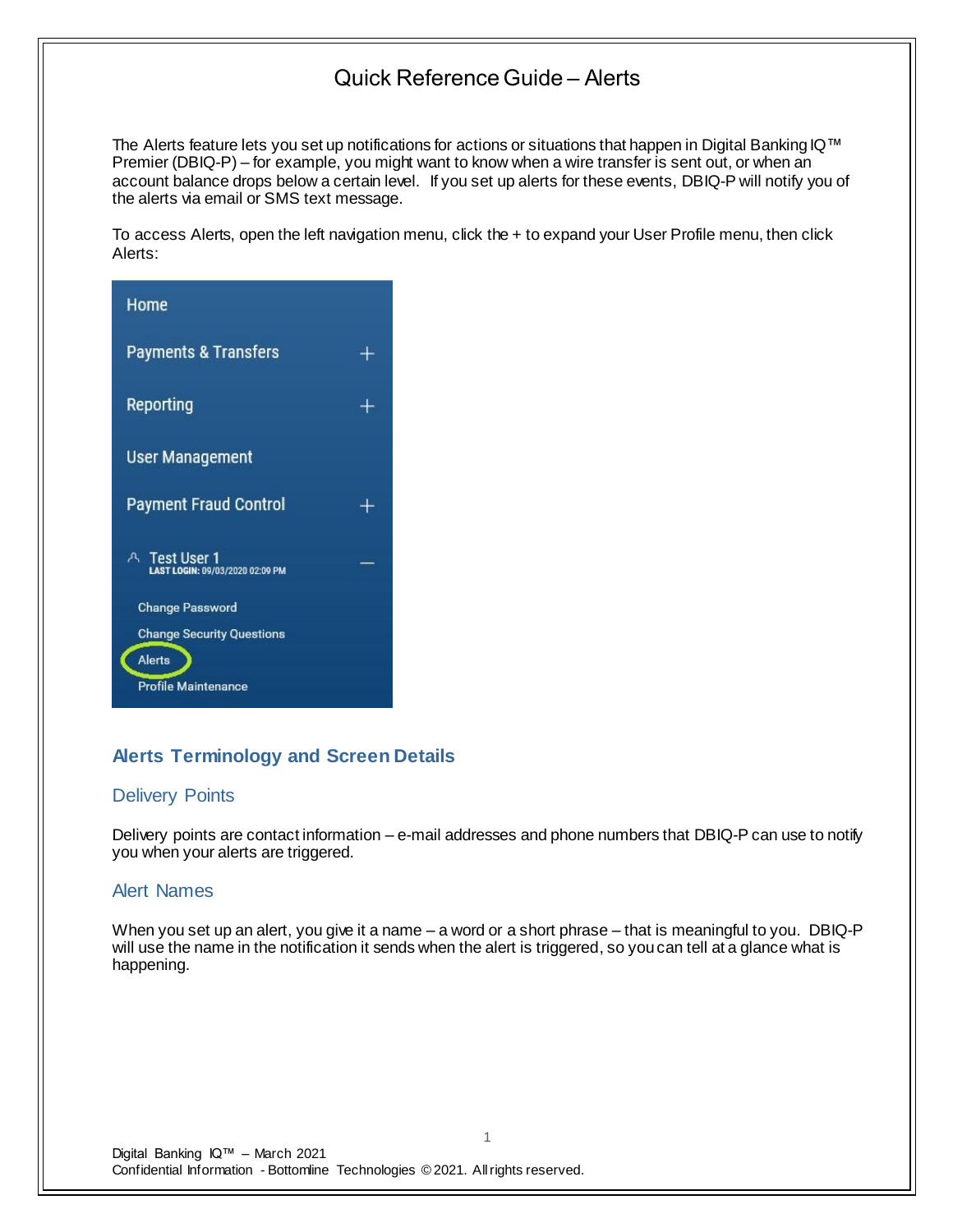## **General vs. Account-Specific Alerts**

Some alert types are general, not related to any particular bank account. For example, you might want to be notified when any ACH Payment requires approval.

The majority of alert types are account-specific: they are keyed to actions or situations in particular accounts. For example, you might want to be notified when checks clear against an Accounts Payable account, or perhaps against several accounts that require close monitoring.

The screen for every account-specific alert uses the same control to let you select one or more accounts:

| Available Accounts @  |              | <b>Selected Accounts</b> |
|-----------------------|--------------|--------------------------|
| Select All            |              | Select All<br>Ξ          |
| savings account       |              |                          |
| <b>Building Loan</b>  |              |                          |
| <b>Clearings Acct</b> | $\leftarrow$ |                          |
|                       |              |                          |

The Available Accounts list all eligible accounts that have not yet been added to this alert; the Selected Accounts list shows those that have been added already.

## How to use the Account Selection Control

## • **To add an account to the alert**

Click the account's checkbox on the Available Accounts list and click the blue right arrow to move it to the Selected Accounts list.

## • **To add multiple accounts at one time**

Click all of the targeted accounts' checkboxes or click the Select All checkbox and then click any account's individual checkbox to unselect it. Once you have the selections you want, ,click the blue right arrow to move them all to the Selected Accounts list.

## • **To filter the Available Accounts list**

If you have a lot of accounts, it can be useful to reduce what's displayed to make your target accounts easier to fnd. Click the magnifying glass next to the Available Accounts label and type a sequence of letters into the input field to slim down the list.

For example, you might key in "Pay" to isolate accounts named "Accounts Payable," "Payroll" and "Auto-Payments."

## • **To remove accounts from the alert**

Follow the same techniques described above, but in reverse: click checkboxes on the Selected Accounts list and use the blue left arrow to move the accounts back to the Available Accounts list.

2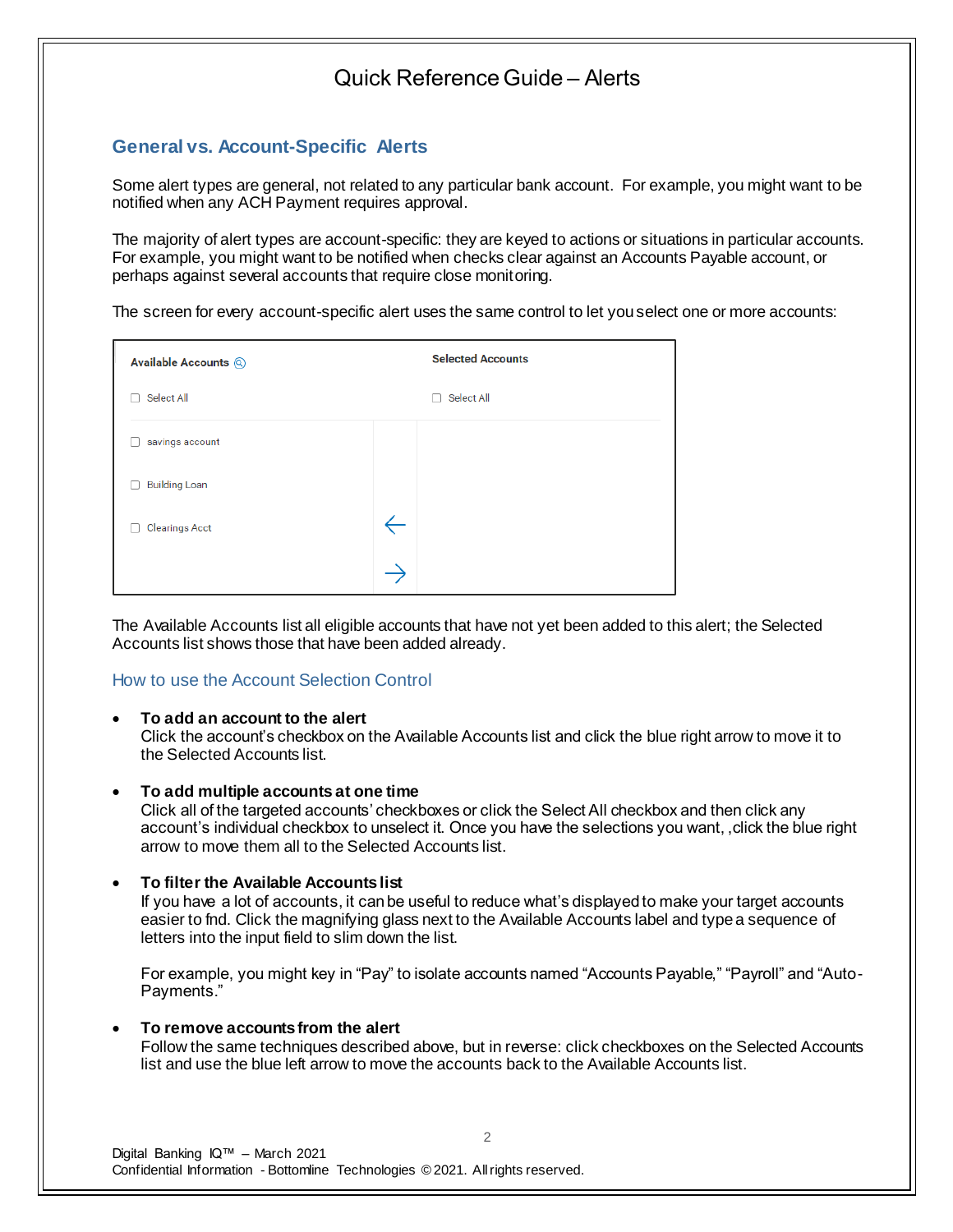## **View and Manage Alerts**

The Alerts list displays all of your defined alerts:

| < Alerts                                                                   |                       |                   |                        |                             |
|----------------------------------------------------------------------------|-----------------------|-------------------|------------------------|-----------------------------|
| <b>ALERTS</b><br><b>DELIVERY POINTS</b><br><b>E</b> Add New Alert          |                       |                   |                        | Y.<br>Ш<br>● 业<br>$\bullet$ |
| $\Box$ ALL<br>ALERT NAME<br><b>ACTIONS</b><br>ALERT TYPE<br>$\Box$<br>1.11 | REPORT NAME<br>$\sim$ | ACCOUNT<br>$\sim$ | <b>CELIVERY POINTS</b> |                             |
| DELETE )<br>VIEW 1 OF 1                                                    | ↳                     |                   |                        | 1 <sup>2</sup><br>DISPLAY   |

As with other tabs and widgets, you can control and personalize the list view:

- Choose which columns are displayed or hidden, change the column order
- Filter the data, choose a column for the data sort order
- Save a useful combination of column and data settings for later reuse
- Print the list content or export it to a CSV file

Click the ••• in the Action column to get a pop-up menu of available actions for any entry on the list.

• **View**

Displays the alert details as read-only text.

• **Modify**

Displays the alert details with input fields so you can change some of the info. The input fields are exactly the same as those you use when adding this type of alert.

• **Delete**

Deletes the alert.

To delete multiple alerts, click the checkbox for each targeted alert and then click the DELETE button.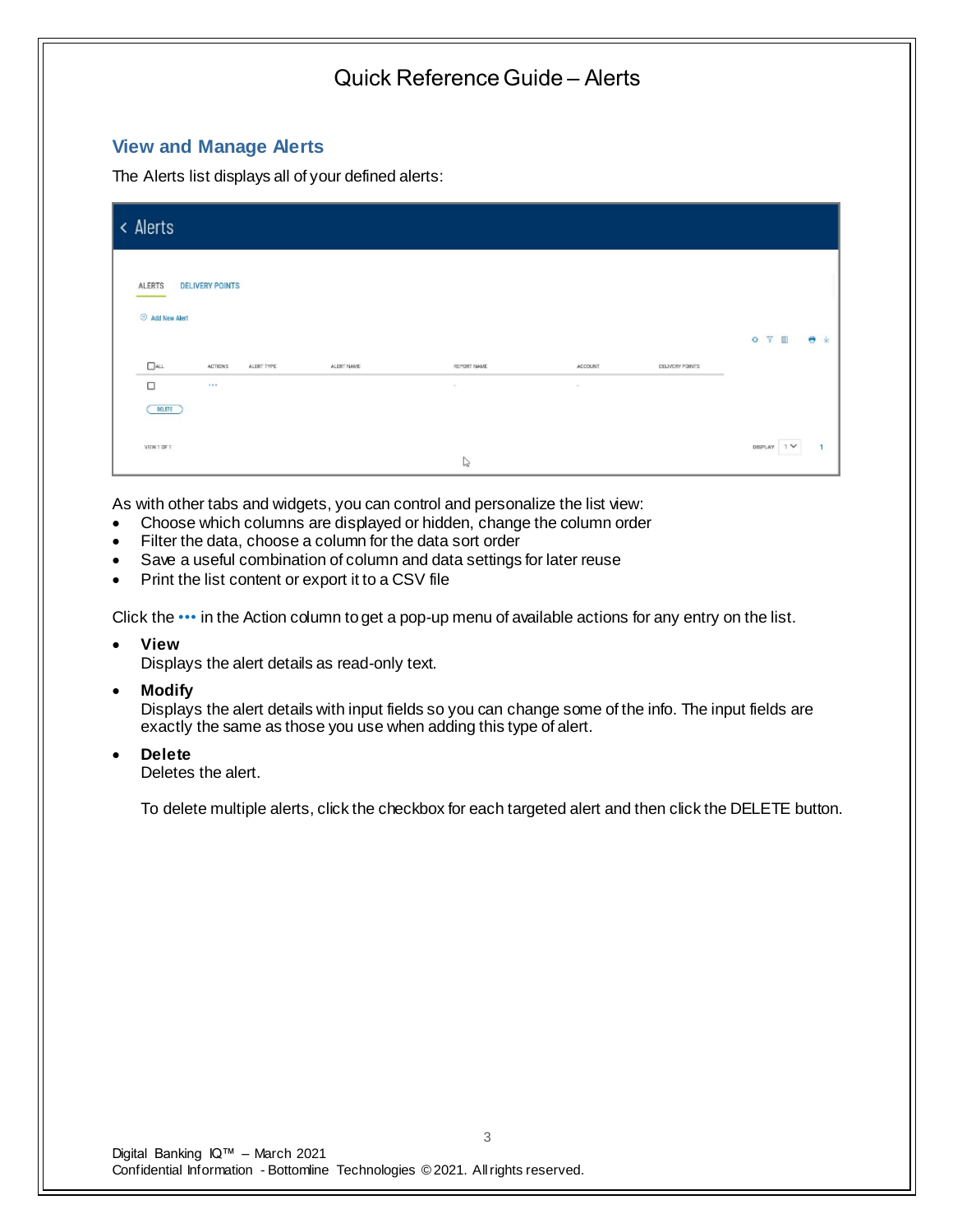## **Set Up Delivery Points**

Delivery Points are the email addresses and cell phone numbers that DBIQ-P will use to send your alerts. Each alert that you define will be sent to one or more of your delivery points.

| <b>ALERTS</b>        | <b>DELIVERY POINTS</b> |          |                                      |
|----------------------|------------------------|----------|--------------------------------------|
| <b>Email</b>         |                        | Required |                                      |
| <b>EMAIL ADDRESS</b> | alertuser@email.com    |          |                                      |
| <b>NICKNAME</b>      |                        |          | + Add Additional Delivery Point      |
| E-mail               |                        |          | <b>Add Additional Delivery Point</b> |
| Reset<br>save)       |                        |          |                                      |
|                      |                        |          |                                      |

| <b>Email</b><br>Required | <b>DELIVERY POINT</b> |
|--------------------------|-----------------------|
|                          |                       |
|                          | Email<br>٠            |
| <b>EMAIL ADDRESS</b>     | <b>EMAIL ADDRESS</b>  |
| alertuser@email.com      |                       |
| <b>NICKNAME</b>          |                       |
| E-mail                   | <b>NICKNAME</b>       |
|                          |                       |
|                          |                       |

DBIQ-P uses your email address on file to create the first Develivery Point. You can then add additional delivery points by clicking the grey Add Additional Delivery Point square.

## • **Delivery Point**

Select a type (Email or SMS Number) from the dropdown list.

- **Email Address / SMS Number** Enter your contact info
- **Nickname**

Give this delivery point a descriptive name; this is the identifier you will use when setting up alerts.

**NOTE:** To make it easy to set up alerts and minimize confusion, you should give your Delivery Points clear, distinctive names like "Work Email" or "Personal Phone."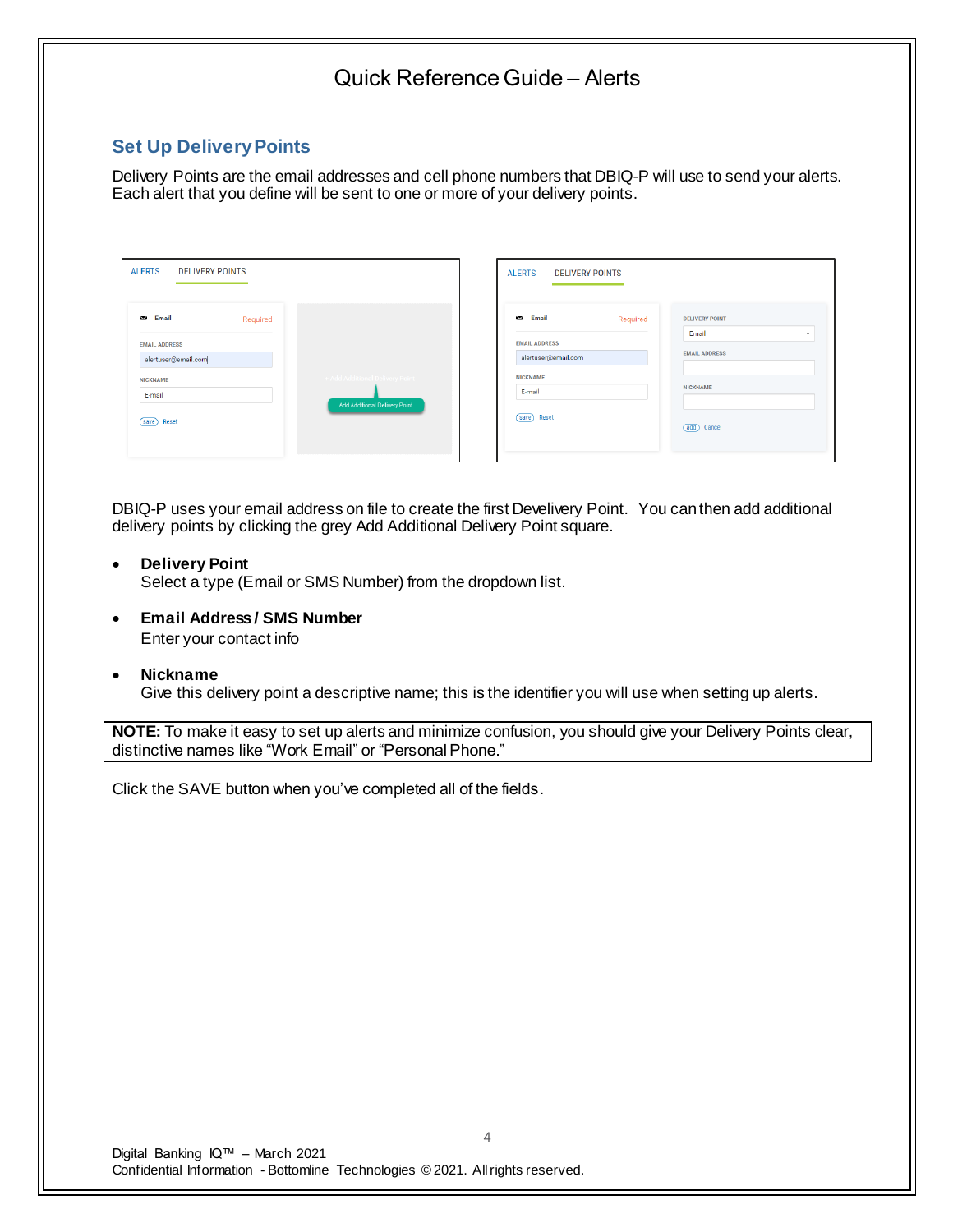## **Add New Alerts**

DBIQ-P can generate alerts for four types of actions: Account Activity, Account Balance, Events and Reports.

**NOTE:** Think carefully about how many alerts to set up and where to send them. DBIQ-P does not put any limit on how many alerts you set up, but if you receive too high a volume of alerts it can become difficult to pick out what is important from what is not.

Click the Add New Alert link to create a new alert:



Each different alert type has a dedicated screen layout, because each type requires a slightly different set of data elements to properly define it. The following sections describe in detail how to set up each alert type.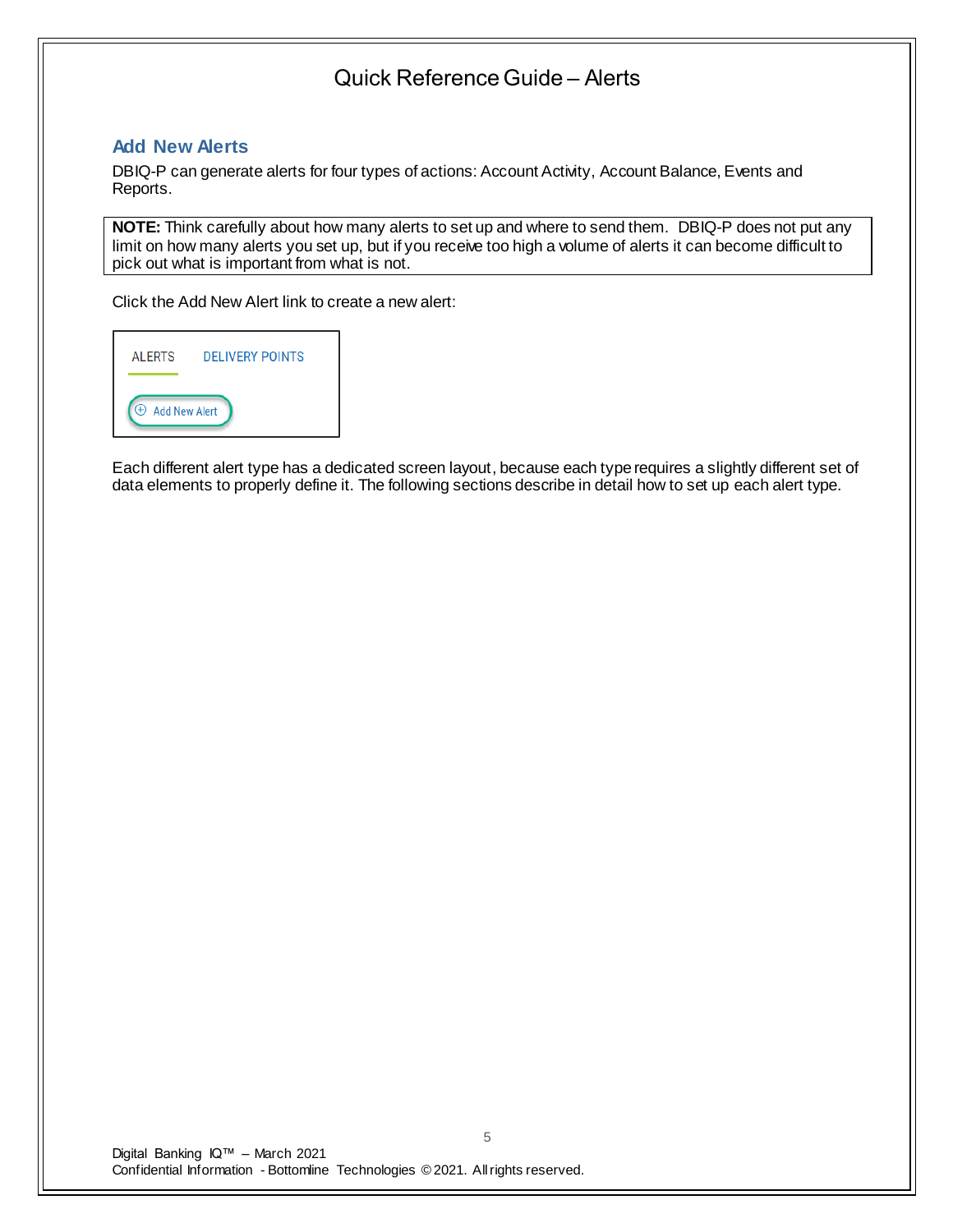## 1. Account Activity

Account Activity alerts are triggered by transactions (e.g., Paid Checks, ACH Transfers) posting against your accounts. Each Account Activity alert is for one specific transaction type, and is tied to one or more accounts.

| <b>ALERT NAME</b>                |          |               |                                                                                                                                                                   |
|----------------------------------|----------|---------------|-------------------------------------------------------------------------------------------------------------------------------------------------------------------|
| <b>Available Accounts @</b>      |          |               |                                                                                                                                                                   |
| □ Select All                     |          |               |                                                                                                                                                                   |
| Concentration Account            | $\Delta$ |               |                                                                                                                                                                   |
| Accounts Payable                 |          |               |                                                                                                                                                                   |
| $\Box$ Payroll                   |          |               |                                                                                                                                                                   |
| Commercial LOC                   |          |               |                                                                                                                                                                   |
| <b>TRANSACTIONS</b>              |          |               |                                                                                                                                                                   |
| <b>THRESHOLD</b>                 |          | <b>AMOUNT</b> |                                                                                                                                                                   |
| Any Amount                       | ٠        | \$            | 0.00                                                                                                                                                              |
| <b>DELIVER TO</b><br>Select<br>٠ |          |               |                                                                                                                                                                   |
|                                  |          | ٠             | Notifies you of transactions matching your criteria post to designated account(s).<br><b>Selected Accounts</b><br>□ Select All<br>+ Add Additional Delivery Point |

## • **Alert Name**

Give the new alert a good descriptive name.

## • **Accounts**

Select one or more accounts for this alert.

*For details on how to use the Account Selection Control, refer to the Alerts Terminology section of this document*.

## • **Transactions**

Select a transaction type from the dropdown list.

## • **Threshold**

The threshold setting is for narrowing the conditions under which you will receive an alert.

- If you want to receive an alert every time this transaction type posts against any of the selected accounts, select "Any Amount."
- If you are interested only in alerts for an exact dollar amount, select "Equal To" and enter the target dollar amount in the Amount field.
- If you are interested only in transactions above or below a certain dollar amount, select "Less Than" or "Greater Than" and enter the target dollar amount in the Amount field. If you are interested in transactions within a certain range of dollar values, select "Between" and enter the lower and upper bounds in the two Amount fields.

## • **Deliver To**

Select a delivery point from the dropdown list. If the delivery point you want is not on the dropdown, click the Add Additional Delivery Point link to define a new one.

6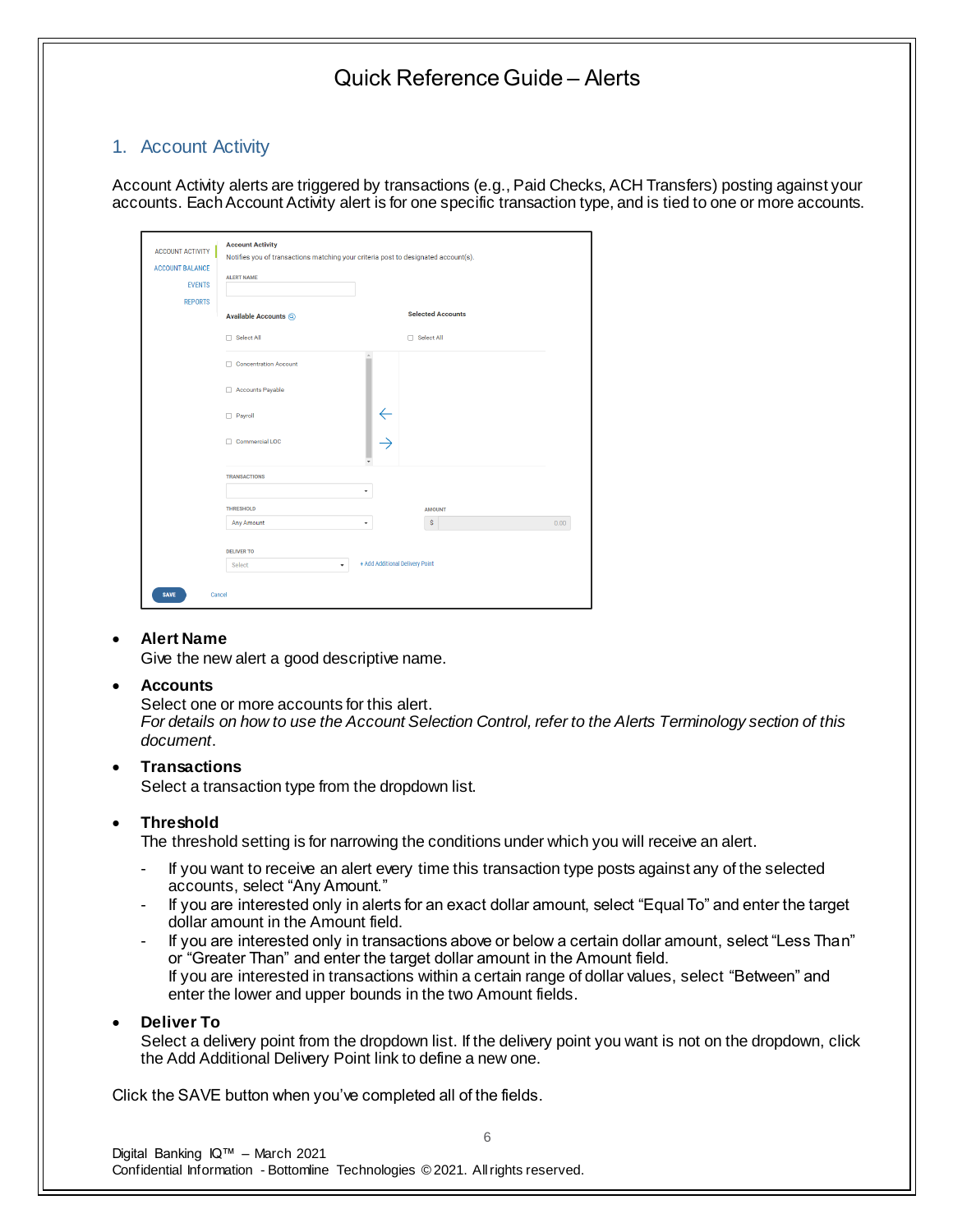## 2. Account Balance

Account Balance alerts are triggered when one or more of the monitored accounts crosses the threshold value you set.

| <b>EVENTS</b>  | <b>ALERT NAME</b>           |                                 |                          |      |  |
|----------------|-----------------------------|---------------------------------|--------------------------|------|--|
| <b>REPORTS</b> | <b>Available Accounts @</b> |                                 | <b>Selected Accounts</b> |      |  |
|                | □ Select All                |                                 | □ Select All             |      |  |
|                | Concentration Account       |                                 |                          |      |  |
|                | Accounts Payable            |                                 |                          |      |  |
|                | Payroll                     |                                 |                          |      |  |
|                | Commercial LOC              |                                 |                          |      |  |
|                | <b>BALANCES</b>             |                                 |                          |      |  |
|                | Select                      | ٠                               |                          |      |  |
|                | <b>THRESHOLD</b>            |                                 | <b>AMOUNT</b>            |      |  |
|                | <b>Greater Than</b>         | ٠                               | \$                       | 0.00 |  |
|                | <b>DELIVER TO</b>           |                                 |                          |      |  |
|                | Select<br>٠                 | + Add Additional Delivery Point |                          |      |  |

## • **Alert Name**

Give the new alert a good descriptive name.

#### • **Accounts**

Select one or more accounts for this alert. *For details on how to use the Account Selection Control, refer to the Alerts Terminology section of this document.*

### • **Balances**

Select a balance type from the dropdown list.

#### • **Threshold**

The threshold and amount settings defne the conditions for the alert.

Select "Greater Than" and enter a dollar value in Amount to receive an alert every time the selected balance type rises above the Amount value in one or more of the selected accounts.

Select "Less Than" and enter a dollar value in Amount to receive an alert every time the selected balance type falls below the Amount value in one or more of the selected accounts.

#### • **Deliver To**

Select a delivery point from the dropdown list. If the delivery point you want is not on the dropdown, click the Add Additional Delivery Point link to define a new one.

7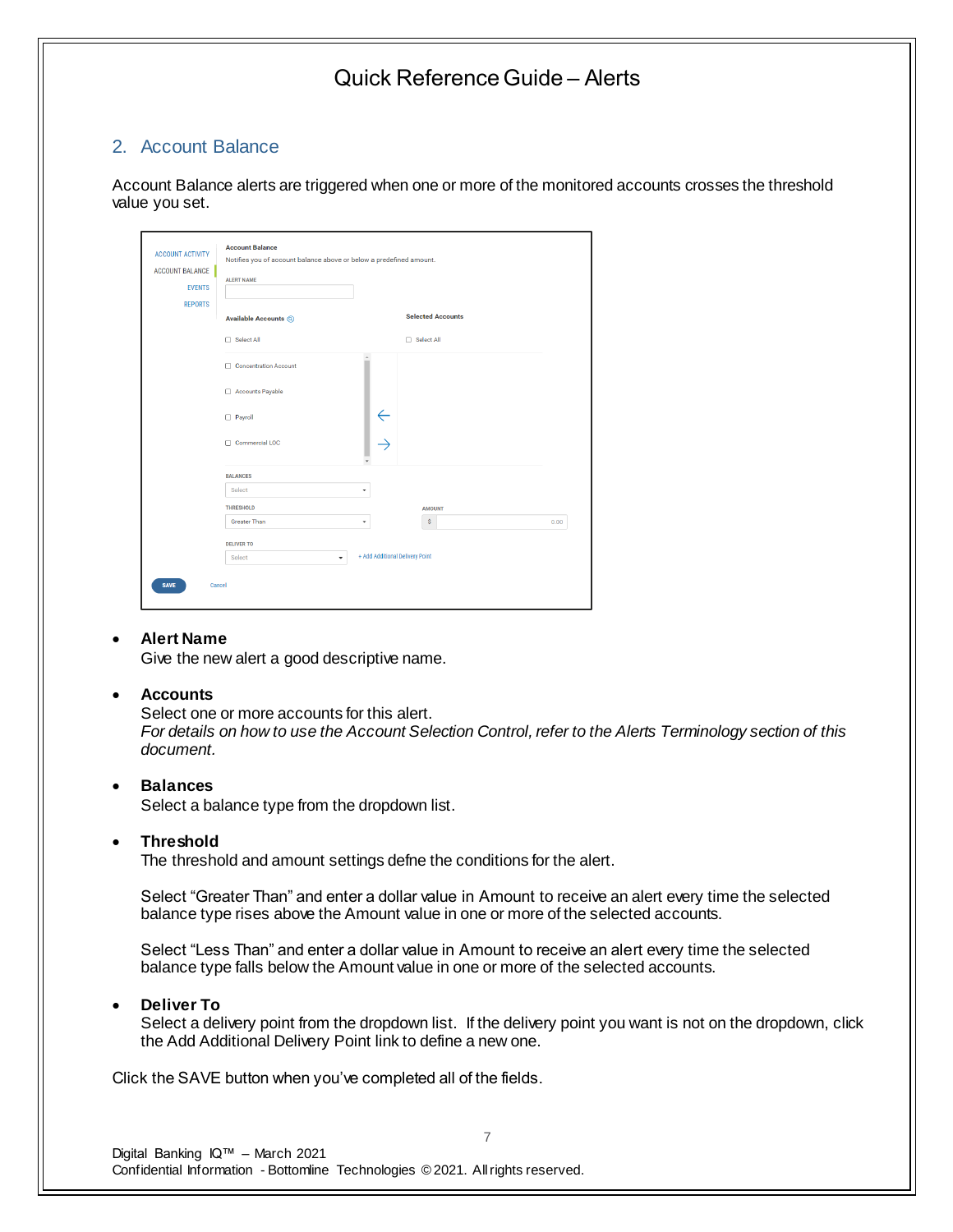## 3. Events

Event alerts are triggered by actions that users perform in Premier, or by background activity that the system performs on your behalf. Most event types are account-specific.

| <b>ACCOUNT ACTIVITY</b> | <b>SELECT EVENT TYPE</b>                  | <b>ALERT NAME</b>                          |  |
|-------------------------|-------------------------------------------|--------------------------------------------|--|
| <b>ACCOUNT BALANCE</b>  | <b>ACH Approvals</b>                      | ۰                                          |  |
| <b>EVENTS</b>           | <b>ACH Approvals</b>                      |                                            |  |
| <b>REPORTS</b>          | Wire Approvals<br><b>Wires Sent</b><br>AC |                                            |  |
|                         | Positive Pay<br><b>No</b>                 | h "approval required" status.              |  |
|                         | <b>DELIVER TO</b>                         |                                            |  |
|                         | Select                                    | + Add Additional Delivery Point<br>$\star$ |  |
|                         |                                           |                                            |  |
|                         | <b>SAVE &amp; CONTINUE</b>                |                                            |  |

## • **Alert Name**

Give the new alert a good descriptive name.

## **Event Types**

### o **ACH Approvals**

Sends an alert when a new ACH batch requires approval. This event type is not account-specific.

o **Wire Approvals**

Sends an alert when a new wire transfer requires approval. This event type is account-specific. *For details on how to use the Account Selection Control, refer to the Alerts Terminology section of this document.*

#### o **Wires Sent**

Sends an alert when a wire transfer is approved and submitted for processing. This event type is account-specific and also can be restricted by defining a threshold amount or range.

*For details on how to use the Account Selection Control, refer to the Alerts Terminology section of this document.*

*For details on how to use the threshold settings, refer to the description of the Account Activity alert type earlier in this section of the document.*

#### o **Positive Pay**

Sends an alert when the Positive Pay process generates exceptions. This event type is accountspecific.

For details on how to use the Account Selection Control, refer to the Alerts Terminology section of *this document.*

• **Deliver To**

Select a delivery point from the dropdown list. If the delivery point you want is not on the dropdown, click the Add Additional Delivery Point link to define a new one.